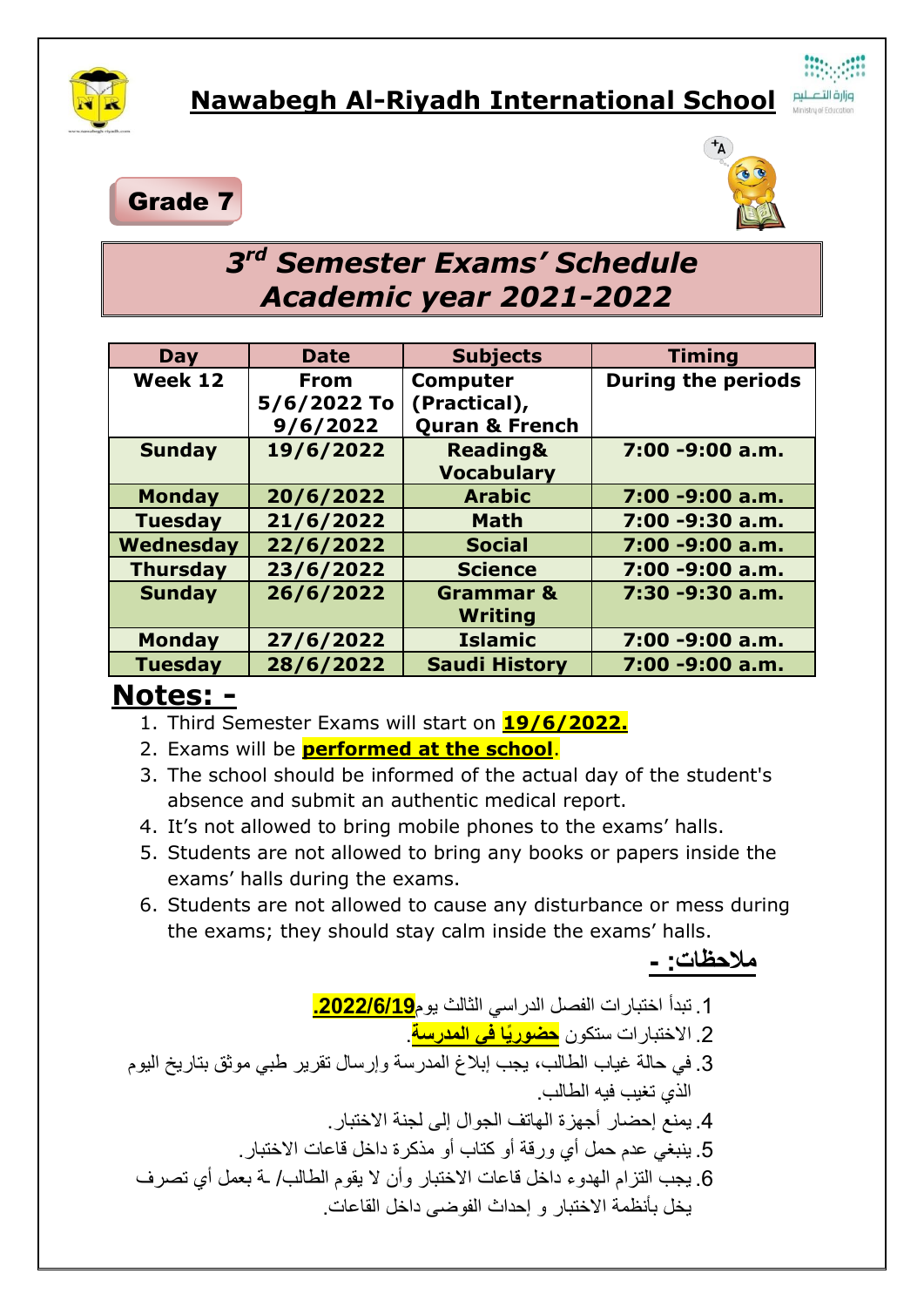| <b>Day</b>    | <b>Subject</b>    | <b>Material Covered</b>                                                                                                                                                                                                                                                                                                                                                                                                                                                                                                                                                                                                                 |  |
|---------------|-------------------|-----------------------------------------------------------------------------------------------------------------------------------------------------------------------------------------------------------------------------------------------------------------------------------------------------------------------------------------------------------------------------------------------------------------------------------------------------------------------------------------------------------------------------------------------------------------------------------------------------------------------------------------|--|
| Sun.          | <b>Literature</b> | <b>Literature</b><br>Collection (5) "Earth (A Gift Shop)"<br>T.B. Pgs.249 - 256<br>Collection (6) "from Uprising"<br>$T.B. Pqs. 283 - 304$<br>*Any related worksheets or discussed questions in the<br>class                                                                                                                                                                                                                                                                                                                                                                                                                            |  |
| Mon.          | <b>Arabic</b>     | الوحدة الخامسة : " البيئة والصحة " ، "<br>نص الرياضة كتاب الطالبة ص. 155- 159<br><mark>الوحدة السادسة : " حِرف وهوايات "</mark><br>درس : " زراعة اللؤلؤ " كتاب الطالبة ص. 172- 181<br>درس : " لذة الإبداع " كتاب الطالبة ص. 250- 259<br><mark>الأساليب اللغوية والوظيفة النحوية :</mark><br>الأسماء الموصولة كتاب الطالبة ص. 183- 186<br>رفع الفعل المضارع الصحيح الآخر ونصبه وجزمه كتاب<br>الطالبة ص. 188- 199<br>الجملة الفعلية المثبتة كتاب الطالبة ص. 196- 199<br>رسم الهمزة المتوسطة على واو كتاب الطالبة ص. 200 - 205<br><mark>تتنوع الحِرف اليدوية في بلادنا لما لها من أهمية كبيرة . أكتب في هذا الموضوع .</mark>               |  |
| <u>ဖ</u><br>근 | math              | L.11-3" Using Statistical Measures to Compare Populations"<br>Worksheet<br>L.12-1" Probability"<br>Pgs. 367-371<br>L.12-2 "Experimental Probability of Simple Events"<br>Pgs. 376-377<br>L.12-3 "Experimental Probability of Compound Events"<br>Pgs.381-384<br>L.12-4 "Making Predictions with Experimental Probability"<br>Pgs.387-390<br>L.13-1" Theoretical Probability of Simple event"<br>Pgs.399,400<br>L.13-2 "Theoretical Probability of 13.2 Compound Events"<br>Pgs.405,408<br>L.13-3 "Making Predictions with Theoretical Probability"<br>Pgs. 411-414<br>L.13-4 "Using Technology to Conduct a Simulation"<br>Pgs. 417,420 |  |
| Wed.          | <b>Social</b>     | 1- U. (5) - L. (1) "The Ancient Civilization of Mesopotamia"<br>S.B. Pgs. 84 - 89<br>W.B. Pgs. 44, 45<br>2- U. (5) - L. (2) "The Ancient Civilization of Levant"<br>S.B. Pgs. 90 - 95<br>W.B. Pgs. $46 - 48$<br>3- U. (5) -L.(3) "The Ancient Civilization of East Asia"<br>S.B. Pgs. 96 - 103<br>W.B. Pgs. 49 -53<br>4-U. (7) -L.(1) "Production"<br>S.B. Pgs. 134 - 138<br>W.B. Pgs. 70, 71<br>*Any related worksheets or discussed questions in the class                                                                                                                                                                            |  |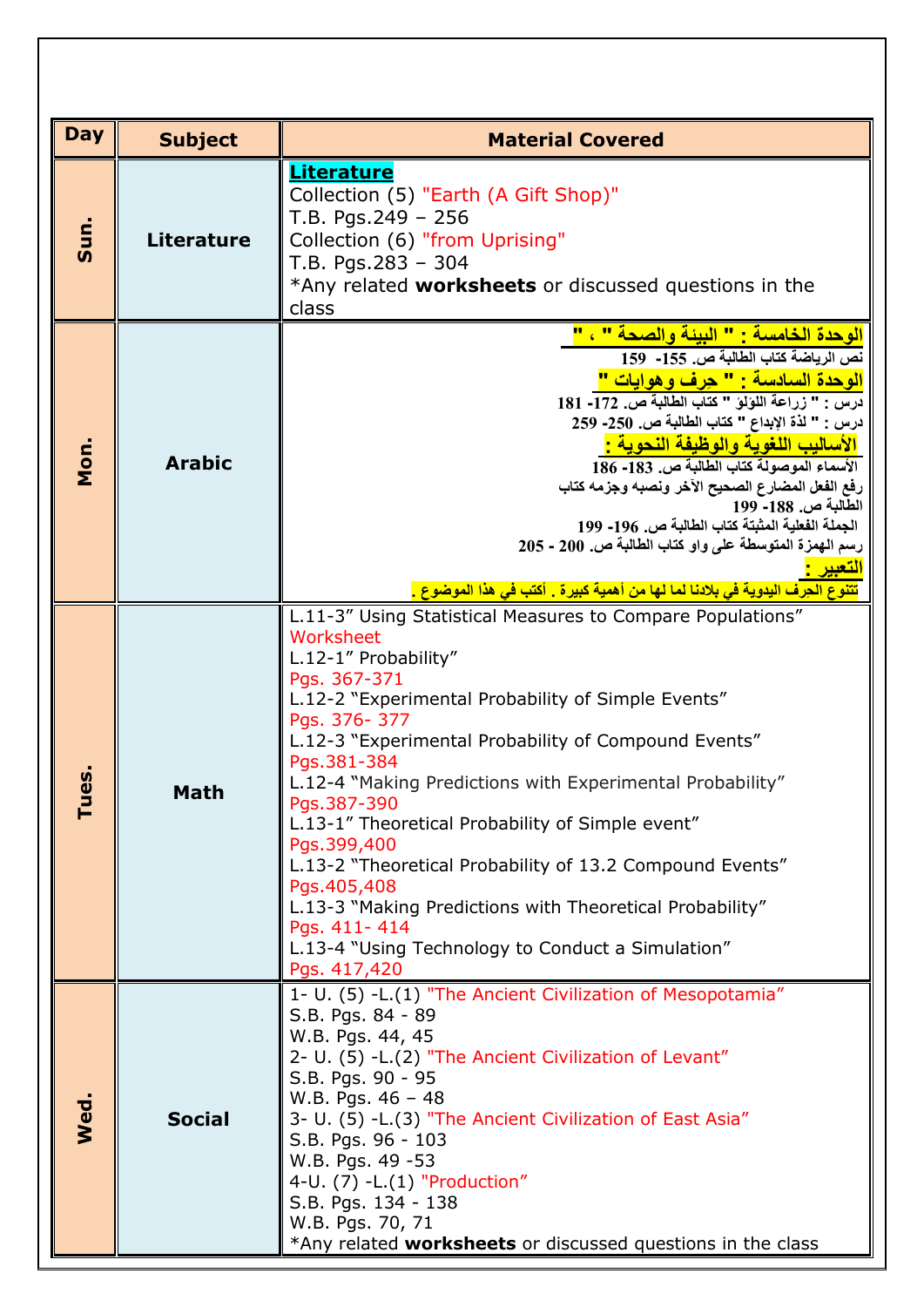| Thurs.     | <b>Science</b>              | <b>Unit 4 Interaction of Matter</b><br><b>L.1 Chemical Reaction</b><br>Pgs.214-220,222,223<br><b>L.2 Organic Chemistry</b><br>Pgs. 226-234,236,237<br><b>L.3 Nuclear Reactions</b><br>Pgs.242-246,248-255<br><b>Worksheets (4,5,6)</b>                                                                                                                                                                                                                                                                                                                                                                                                                                                                                                                                                                      |
|------------|-----------------------------|-------------------------------------------------------------------------------------------------------------------------------------------------------------------------------------------------------------------------------------------------------------------------------------------------------------------------------------------------------------------------------------------------------------------------------------------------------------------------------------------------------------------------------------------------------------------------------------------------------------------------------------------------------------------------------------------------------------------------------------------------------------------------------------------------------------|
| Sun.       | Grammar &<br><b>Writing</b> | <b>Grammar, Comprehension &amp; Writing</b><br>*Ch(18) "Sit and Set - Raise and Raise"<br>English Workshop Pgs.199, 200<br>*Ch.(18) "Lie and Lay"<br>English Workshop Pgs.201, 202<br>*Ch.(19) "Case of Pronouns"<br>English Workshop Pgs.205, 206<br>*Ch.(19) "Pronouns As Objects of Prepositions"<br>English Workshop Pgs.211, 212<br>*Ch.(19) "Who and Whom"<br>English Workshop Pgs.213, 214<br>*Ch.(20) "Comparison of Adjectives and Adverbs"<br>English Workshop Pgs.219, 220<br>*Ch.(20) "Special Problems in Using Modifiers"<br>English Workshop Pgs.223, 224<br>* Ch.(20)"Placement of Modifiers"<br>English Workshop Pgs.227, 228<br><b>Writing</b><br>* A Moral Story<br>* A Biography about Your Favorite Character<br>*Any related <b>worksheets</b> or discussed questions in the<br>class |
| Mon.       | <b>Islamic</b>              | أوراق العمل <sub>.</sub>                                                                                                                                                                                                                                                                                                                                                                                                                                                                                                                                                                                                                                                                                                                                                                                    |
| Tues.      | <b>Saudi History</b>        | اوراق العمل <u>.</u>                                                                                                                                                                                                                                                                                                                                                                                                                                                                                                                                                                                                                                                                                                                                                                                        |
| Week<br>12 | Qur`an                      | حفظ سورة النازعات من الآية (1إلى46)                                                                                                                                                                                                                                                                                                                                                                                                                                                                                                                                                                                                                                                                                                                                                                         |